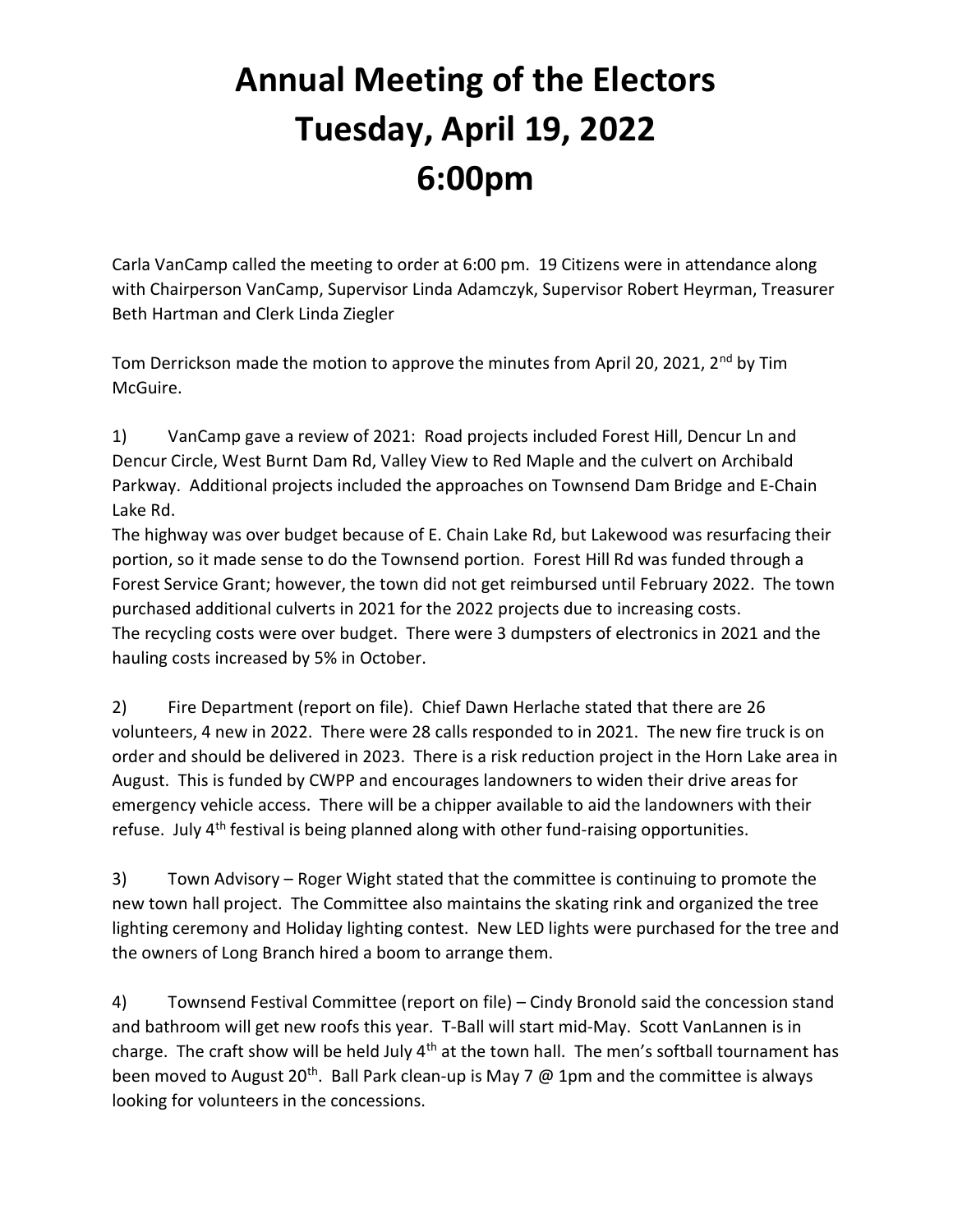5) Comprehensive Planning Commission – Tim McGuire said there has been little activity, however they will be meeting to discuss the short-term rental regulations. There have been no updates from Oconto County.

6) Archibald Lake Association– Tim McGuire state that the association will be treating two 2 acres areas with Procellacor Herbicide to treat the Eurasian Water Milfoil. There are no grants available this year, so the membership will be footing the \$20,000 bill. The Association will be requesting that Townsend request a permit from the DNR to clean up the boat landing. They will be putting up new signage and hoping to get a handicap accessible, 40-foot, roll-in dock. They have found zebra mussels in the lake.

7) Mary Lake (report on file) no rep – The District is working with the DNR fisheries and the Forest Service to try to reduce the pan fish bag limit. The boat launch fees were increased to \$8.00 daily. Mary Lake has been awarded a position in the Oconto County Lakes Project and will begin a 2-year lake management plan.

8) Townsend Flowage Protection District (report on file) – John Zimdars state that in 2020, they did whole lake herbicide at the cost of \$132,000. The treatment was extremely successful for 2021 and reduced the weed cutting. There will be some Eurasian Water Milfoil spot treatments in 2022 in the north basin. TFPD paid out over \$13,000 to landowners to participated in the WDNR healthy lakes program. The Red Maple Dock has been repaired. TFPD has taken over the kids fishing tournament held at Wendt's Sandbar July 2, 2022.

9) Inland Lakes P&R Dist. #1 (report on file) – Jim O'Neil said the 2020 herbicide treatment was very successful. The water is healthy and vibrant, although the district continues with spot treatments for Eurasian Water Milfoil. There is continued need for volunteers to monitor the boat landings, water clarity, oxygenation, etc. There will be GPS on the cutters provided by and regulated by the DNR.

10) Pickerel Chain Lake Association (report on file) – Jim Lamers said all three lakes have aerators which have been effective in preventing winter fish kills. They continue fund raising to plant fish and have a fund put aside in case they would have to start AIS treatments. PCLA is asking Townsend to improve the benches at the beach. They will be cleaning the beach and putting in the dock soon. The three lakes are part of the Oconto County Lakes program to update the lake management plan. They have implemented the Clean Boats, Clean Water program and need volunteers. The WDNR removed over 16,000 bullheads from the lake in 2021 and they are looking to secure large, large-mouth bass to stock. The annual picnic will be at Oughton Park July 23rd, 2022.

11) Red Arrow Snowmobile/ATV Club – no report or representative

12) Lakes Country Library (report on file) – Jim Adamczyk said the 2021 circulation was 33,733 items, the highest in Oconto County. The library had many activities such as the